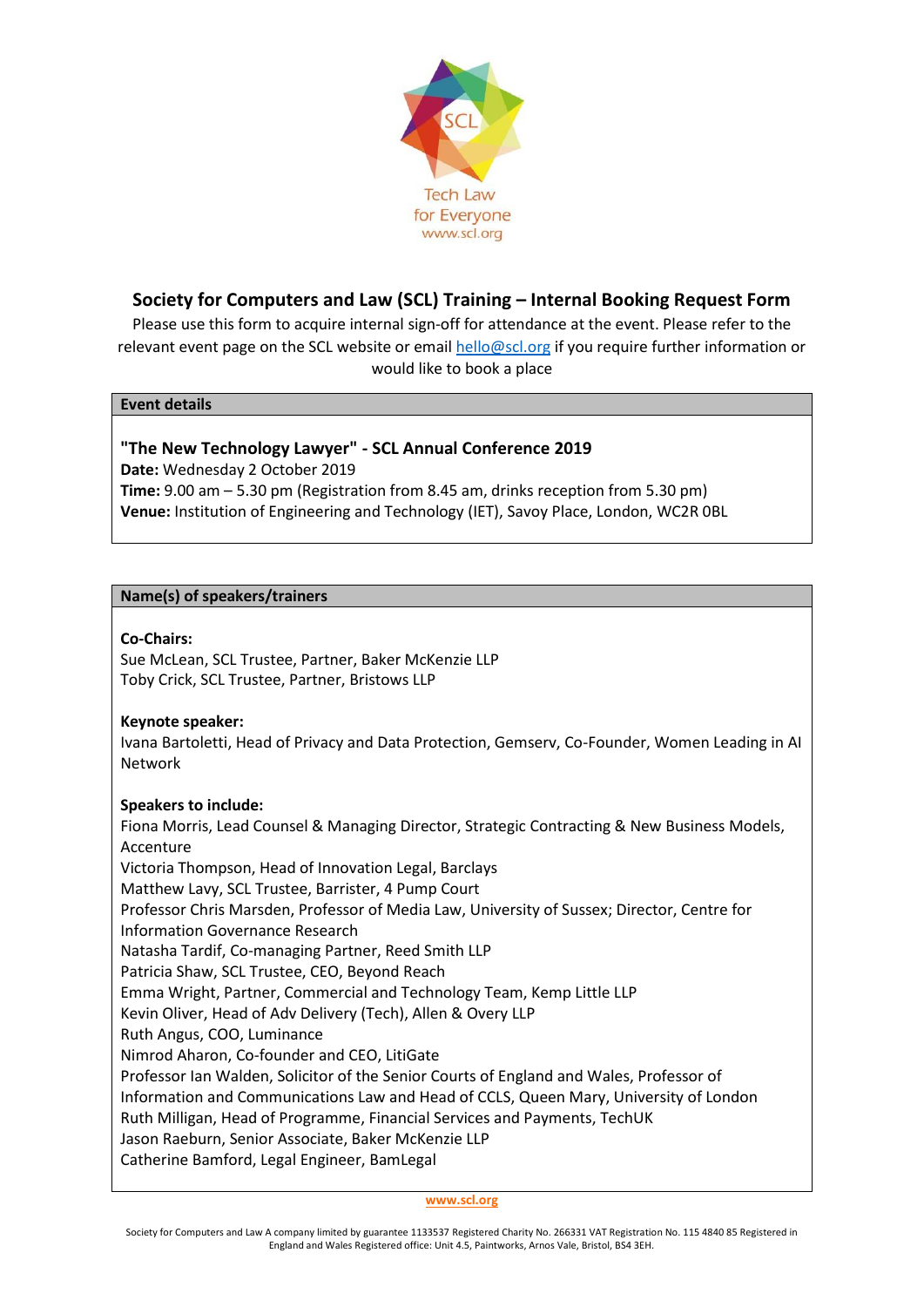

#### **Course aims and objectives**

While increasingly all lawyers have to have a basic grounding in technology law, it is also important that technology lawyers remain at the cutting edge of tech and innovation. At that cutting edge are two separate but related issues: the response of regulators and governments to the increasing power of technology companies; and the new and disruptive technologies only now coming on stream.

During the Conference four broad themes will be explored. The themes and sessions are as follows:

### **Platform Regulation**

- A general discussion of issues including the Copyright Directive, platform tax, press regulation
- "Breaking up" the platforms

#### **Technology Law**

- Tech law and M&A law
- Digital deals

#### **Innovation and the Law**

- Simpler, automated, quicker and cheaper vs riskier and (ultimately) more expensive: can we really move to the 6 page contract and tick boxes?
- New tools  $-$  what is going on and what is out there

#### **Cutting Edge Technology and the Law**

• Mobility/Connected Technologies: 5G, IoT Health Tech/Digital Health

The Conference will also include opportunities for networking with speakers and delegates.

### **Who Should Attend**

- Tech Lawyers (in private practice and in-house, trainee to partner level)
- Tech Law academics and students
- Tech sector professionals & managers who need to understand the regulatory environment
- Anyone interested in global IT law

#### **[www.scl.org](http://www.scl.org/)**